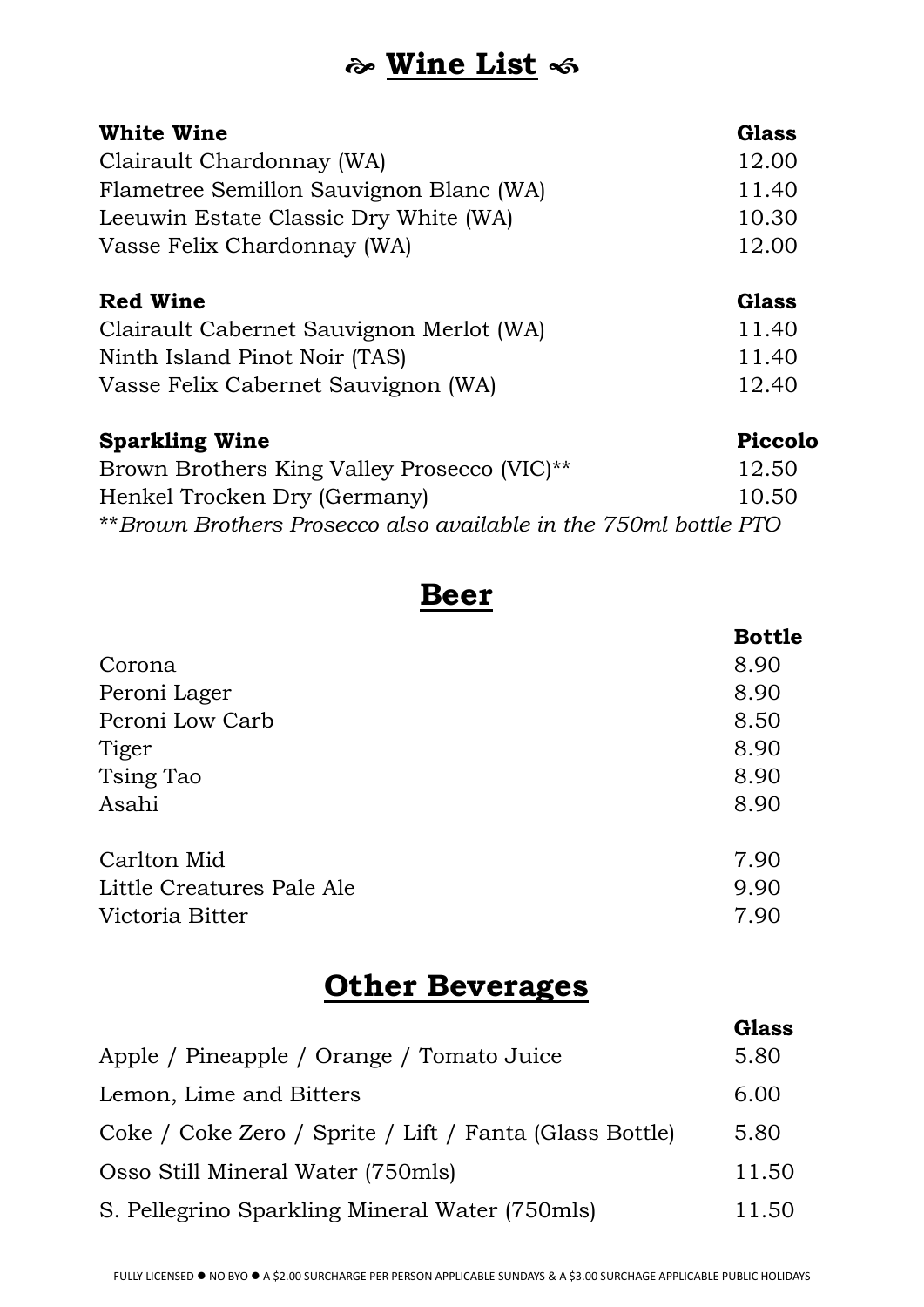### **Vintage Wine**

|                                                            | Year Bottle |
|------------------------------------------------------------|-------------|
| Corile Lloyd Reserve Shiraz (SA)                           | 2002 169.50 |
| Moss Wood Cabernet Sauvignon (WA)                          | 2006 169.90 |
| Sandalford Prendiville Reserve Cab / Sauv (WA) 2002 135.90 |             |
| Wolf Blass Black Label Cab / Sauv Shiraz (SA) 1998 191.90  |             |
| Woodside Baudin Cab / Sauv (WA)                            | 2004 145.50 |

# **Champagne and Sparkling Wines**

|                                           | <b>Bottle</b> |
|-------------------------------------------|---------------|
| Brown Brothers King Valley Prosecco (VIC) | 38.90         |
| Croser NV (SA)                            | 55.90         |
| Grandin Brut (FR / Non-Vintage)           | 36.90         |
| Moet Chandon (FR / Non-Vintage)           | 135.90        |
| Moet Rose (FR / Non-Vintage)              | 175.90        |

### **Dessert Wine**

|                                         | Year Bottle |
|-----------------------------------------|-------------|
| Chateau d'Arche Sauternes (FR)          | 2007 72.90  |
| Mount Horrocks Cordon Cut Riesling (SA) | 2011 49.90  |
| Sandalford Botrytis Semillon (WA)       | 2011 39.50  |
| Woodstock Botrytis Semillon (SA)        | 2009 32.90  |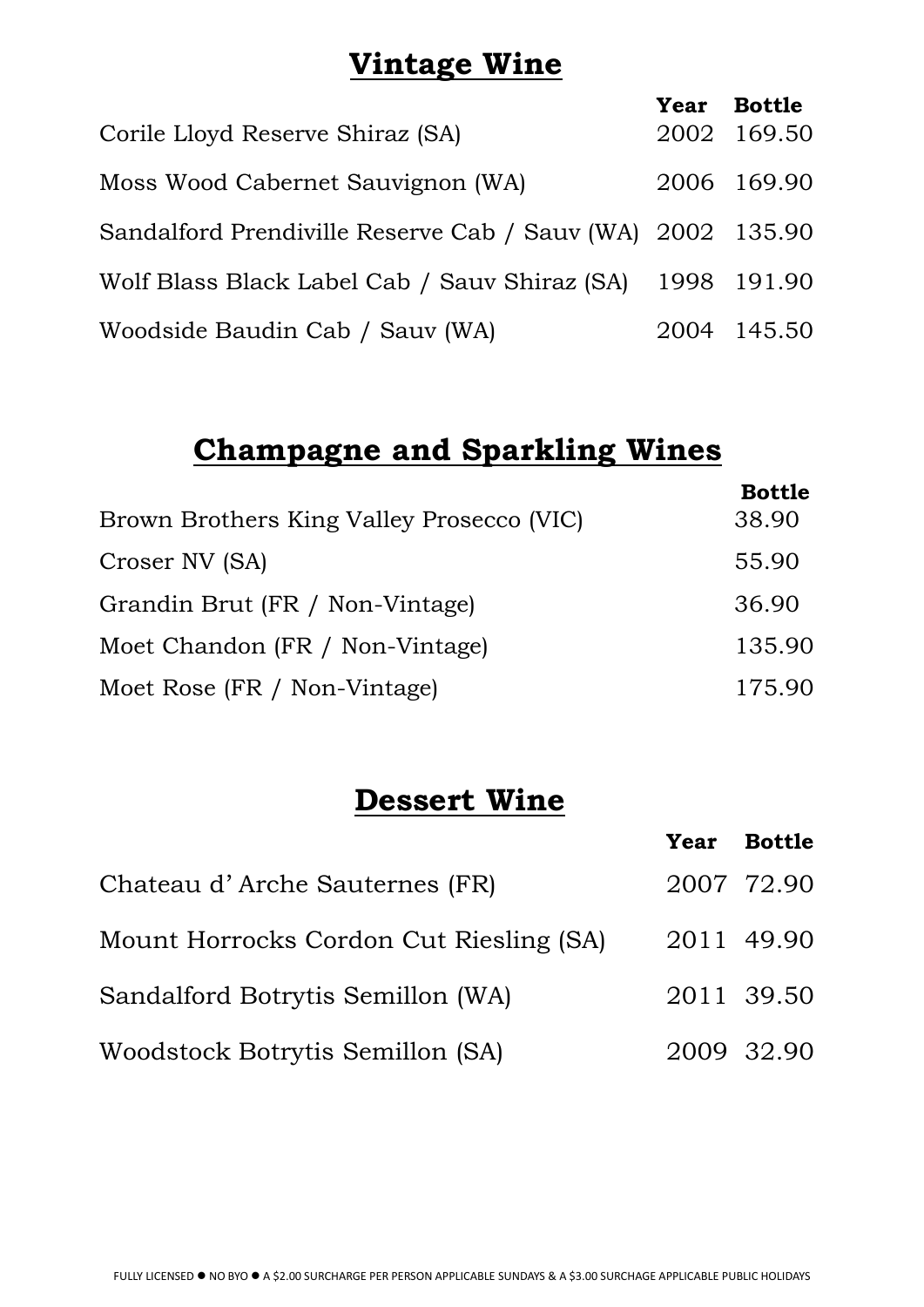## **White Wines**

|                                              | Year | <b>Bottle</b> |
|----------------------------------------------|------|---------------|
| Allan Scott Sauvignon Blanc (NZ)             | 2020 | 46.90         |
| Brokenwood Pinot Gris (VIC)                  | 2021 | 45.90         |
| Brokenwood 'Cricket Pitch' Sauv Bl Sem (NSW) | 2018 | 45.90         |
| Cape Mentelle Semillon Sauvignon Blanc (WA)  | 2021 | 58.90         |
| Clairault Chardonnay (WA)                    | 2019 | 46.90         |
| Cloudy Bay Sauvignon Blanc (NZ)              | 2021 | 76.90         |
| Flametree Sauvignon Blanc Semillon (WA)      | 2021 | 45.90         |
| Howard Park Chardonnay (WA)                  | 2020 | 79.60         |
| Koonowla Riesling (SA)                       | 2020 | 48.90         |
| Leeuwin Estate Classic Dry White (WA)        | 2021 | 42.90         |
| Leeuwin Estate Riesling (WA)                 | 2021 | 45.90         |
| Miles From Nowhere Sem / Sauv Blanc (WA)     | 2021 | 36.50         |
| Pierro 'LTC' Semillon Sauvignon Blanc (WA)   | 2021 | 65.90         |
| Robert Oatley Riesling (WA)                  | 2018 | 42.90         |
| Vasse Felix Chardonnay (WA)                  | 2021 | 46.90         |
| Voyager Estate Chardonnay (WA)               | 2020 | 96.90         |
| Voyager Estate Semillon Sauv Blanc (WA)      | 2021 | 48.90         |